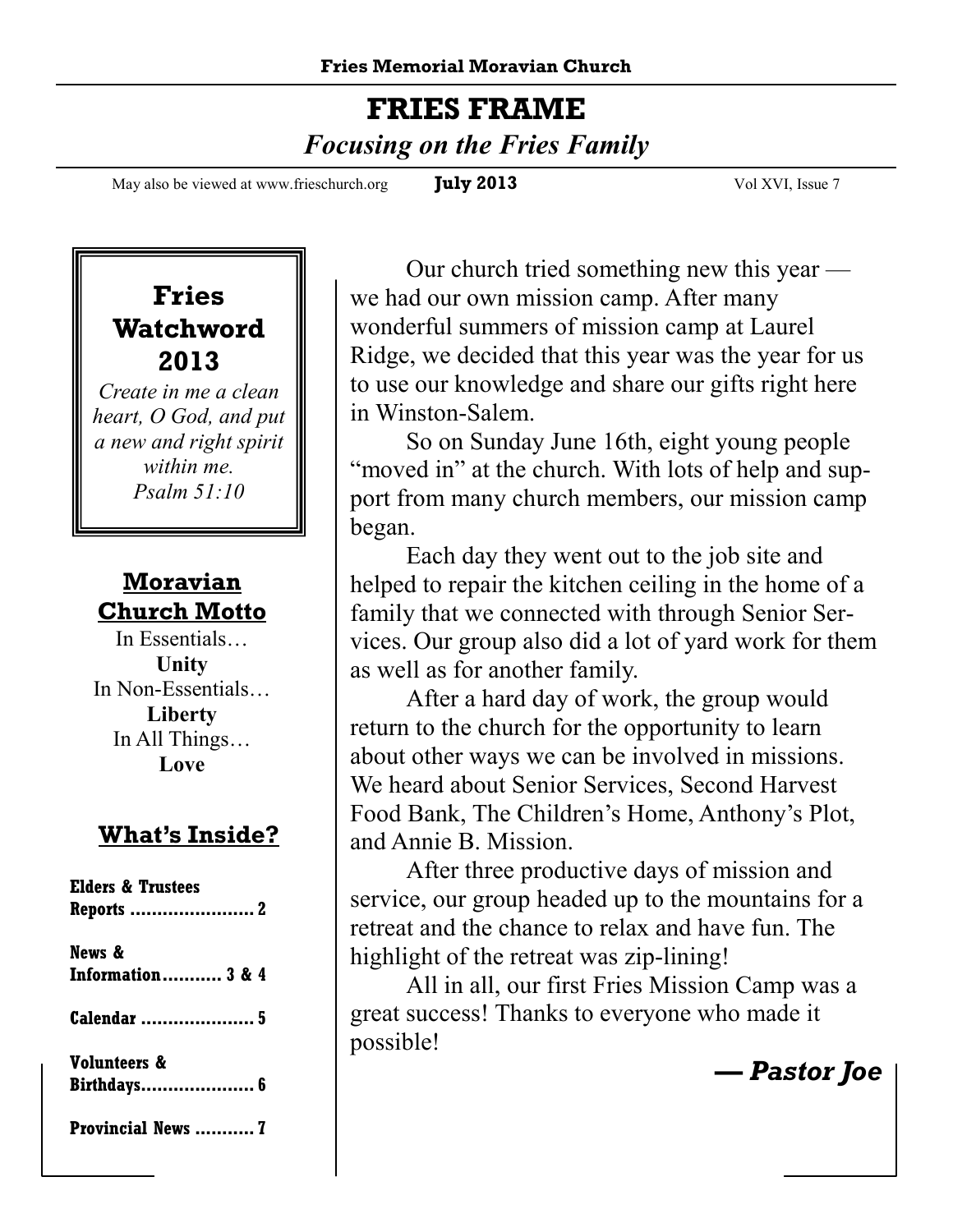The Board Of Elders met on June 4, 2013. Pastor Joe started the meeting with devotions. From there, we moved to prayer concerns and looking at old business. We discussed the success of Mission Sunday and talked about some follow up plans involving our church's involvement with Prison Worship Service on a Sunday night. Pastor Joe will continue to look into this.

 As most know at this point, Scott Schumpert has been hired as our church secretary and the Board Of Elders expresses their gratitude to all involved in the hiring process and welcome Scott to the Fries Family. We discussed publicity for the Live Issue concert coming to Fries and the possibility of updating the church's email account.

 We looked at coverage for Elder of the Month duties for June and plans for worship on July 14 when both Pastors will be out of town.

 Mission and Outreach reported on Mission Camp, fun plans for CSA box pick up, and the Fries Forum events.

 Spiritual Life reports they are busy planning for the summer book club discussion of the book Unbroken on July 7th.

 From Christian Education, plans for VBS are coming together — stay tuned for updates and requests for help!

 The Music and Worship Committee asked for Elder feedback on the new worship format, updated the Elders on plans for bringing on a new Assistant Lovefeast Coffee Maker and plans for covering an upcoming Sunday when Michael will be away.

 Our RCC is working on VBS plans and reports the collaborative Yard sale went well.

 The Elders will meet with the Trustees for a Join Board meeting in July.

Submitted by *Greg Keener*, Vice Chair of The Board Of Elders

#### Elders Report Trustees Report

 On behalf of the Trustees, I would like to take this opportunity to say thank you for all the wonderful gifts and service of talents this church receives from our members.

 I would like to extend a special thank you to our anonymous donors for some special gifts our church has received to see that our mission and ministry continue.

 Once again, someone has donated the necessary funds to ensure our youth are able to attend Laurel Ridge summer camp. We have also received donations to see that the needs of Vacation Bible School and Mission Camp are met. And finally, a generous donation has been made to help fund future needs and potential growth of our Music Ministry.

 The caring hearts of these individuals and also that of our congregation help make Fries a wonderful place to worship. Thank you all and God Bless!

Submitted by *Cameron Snyder*, Chair of The Board Of Trustees

#### **ATTENDANCE REPORT**

**June 2013: 329** *(66 Average per 5 weeks)*  **June 2012: 304** *(76 Average per 4 weeks)* 

#### **TITHES & OFFERINGS 2013**

Actual YTD Jan-May: \$67,161.32 Jan-May average per month: \$13,432.00

#### **EXPENSES 2013**

Actual YTD Jan-May: \$83,590.58 Jan-May average per month: \$16,718.00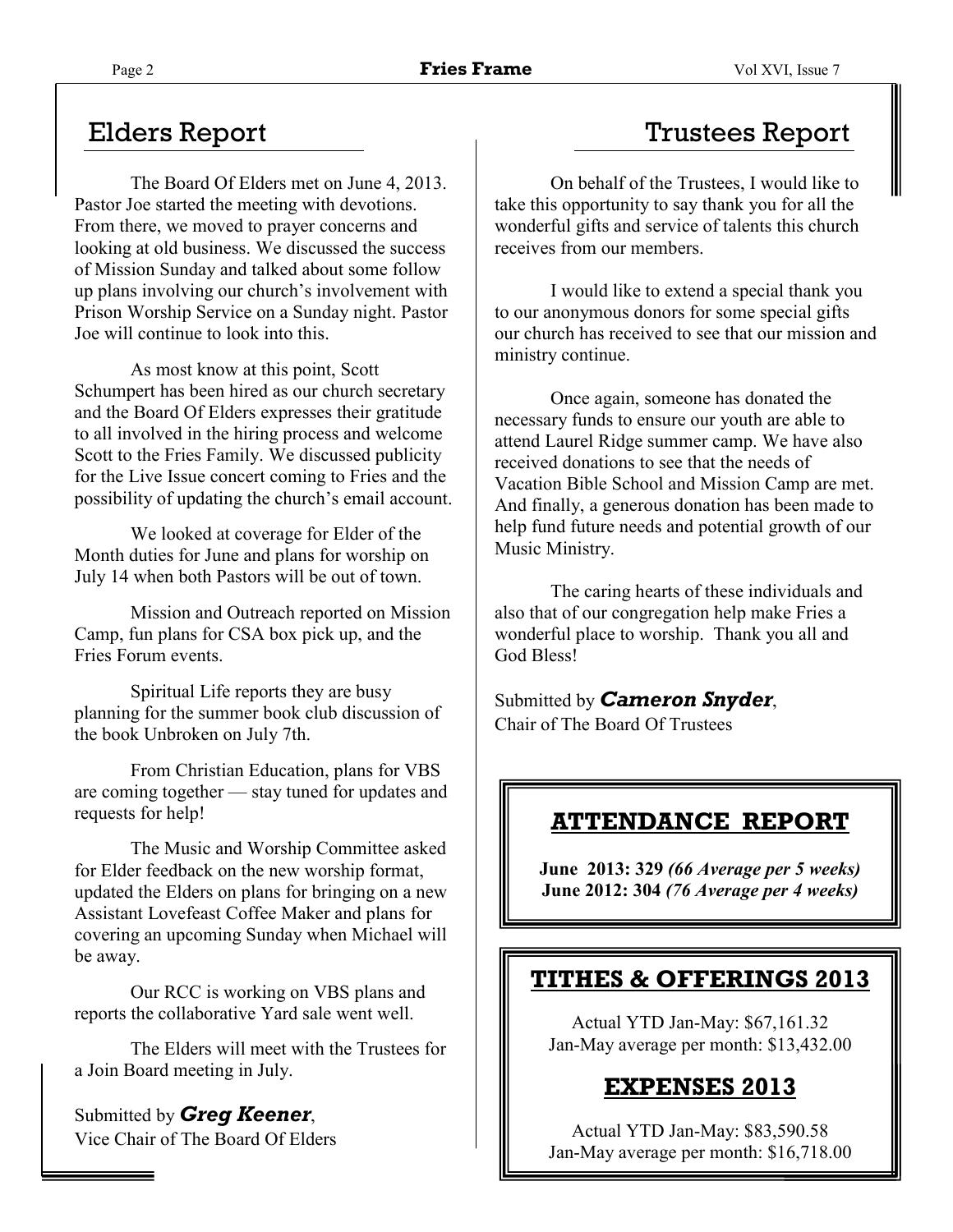### **Fries News**



## GO GREEK WITH US THIS SUMMER!

Join us for a **one-of-a-kind VBS experience** where Athens comes to life and Apostle Paul teaches us about his dangerous journey and God's love!

#### **July 28th - 31st 5:45 Dinner and 6:15-8:30 Program**

Volunteers are still needed! Please see the **VBS bulletin board** or **Julie Snyder** (671-0823) for more information!!

### **Summer Reading**

Mark your calendars now for the Spiritual Life

Committee's summer book club! We will be reading Laura Hillenbrand's **Unbroken: A World War II Story of Survival, Resilience and Redemption**.

Pastor Joe will lead our discussion on **Sunday, July 7th, at 4:00 pm.**  We hope you will join us!

#### **Questions?**

Talk to Molly Keener for details  $(molly.keener@gmail.com or 414-2102).$ 

#### **Triad Farm 2 Table Cooperative**

Fries will be a pick up site again this year for your weekly fresh veggies and fruits.



#### **Every Wednesday beginning May 8th thru August 21st from 5 pm to 7 pm**

*You may pick up your box in the parking lot.* 

### **Live Issue Concert!**

From Ireland to the Grand Ole Opry, **Live Issue**  has performed all over the UK and the US. "New Christian Music" named **Live Issue** "Artist of the Year" for four consecutive years in the "Country Gospel Category." Don't miss this Gospel message through music.

#### **Monday, July 8th at 7:00 p.m.**

**FREE** (a love offering will be taken)

For more information on Live Issue visit www.liveissuemusic.com

#### **Thank you to everyone who helped with Mission Camp!**

Whether you attended, volunteered, or kept all those involved in your prayers, you helped make Mission Camp a success!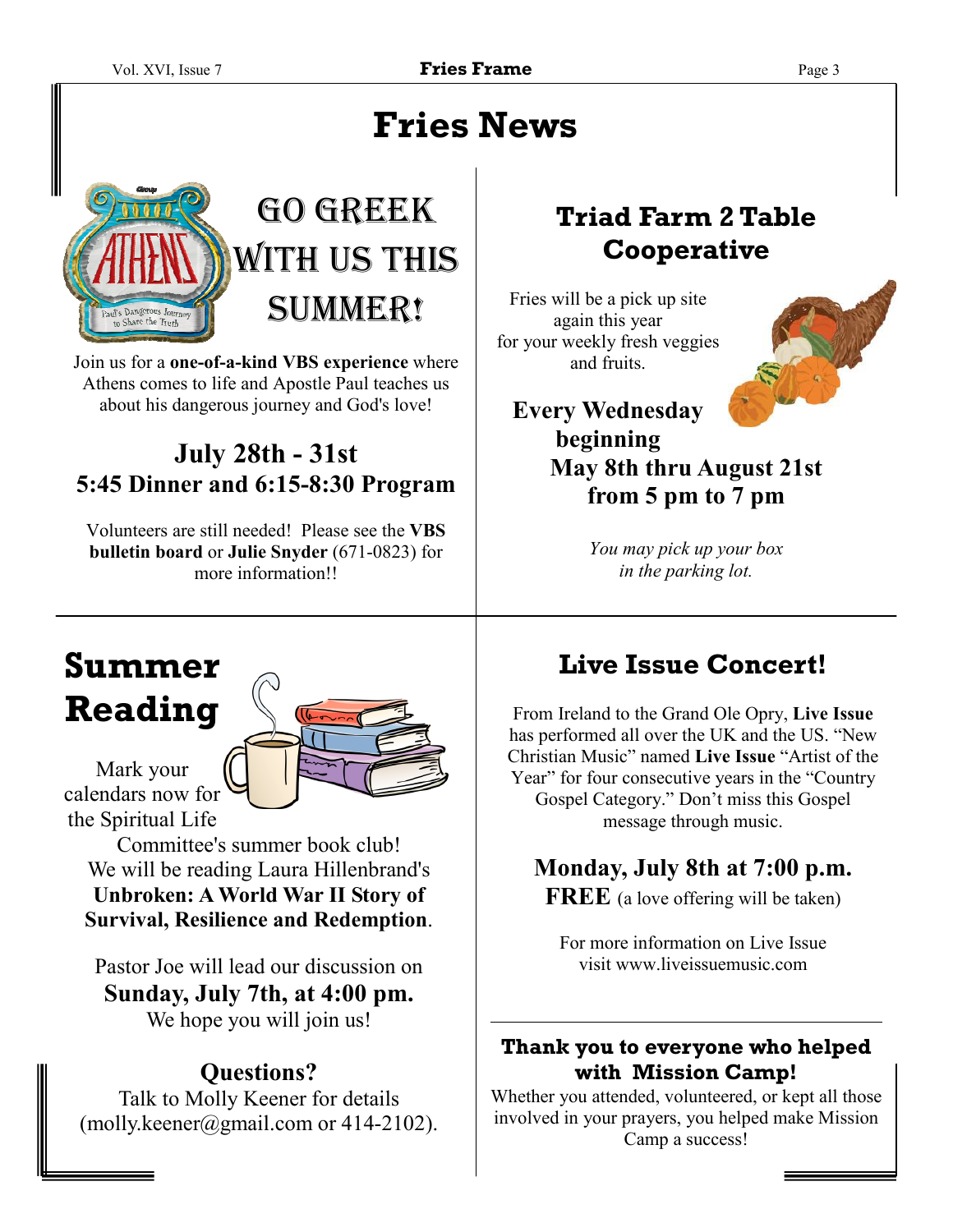### **Moraviana**

#### **Moravians and Spiritual Growth: Nurturing our Faith, Claiming our Roots**

How were you nurtured as a child of the church? How can we best nurture others in the church of today?

The Rev. Dr. Craig Atwood will speak about this at Trinity Moravian in Winston-Salem on **Monday, July 8th from 10 a.m. - 3 p.m**.

This workshop is for all involved in nurturing faith, whether educators, clergy, parents, youth leaders, or more! For more information and to register, visit our online registration page at www.planetreg.com/ E641025242955.

#### **July 6th Commemorating the martyrdom of John Hus in 1415**



Czech priest and reformer, Jan Hus, preached in the language of the people and protested against abuses in the Roman Catholic Church. In order to put a

stop to his numerous followers, the church put him to death by burning at the stake in Constance in 1415. His martyr's death, however, had the opposite effect: a wave of protest spread throughout Bohemia and Moravia.

*Taken from "Timeline: 550 years of Moravian History" http://www.moravianchurcharchives.org* 

### *Moravian Mania part 18*

 Last month's "Moravian Mania" question was: How much was the Moravian Church paid for the original town of Winston?

 On May 12, 1849, Forsyth County paid Salem Congregation \$256.25 for the 51¼ acres that became the new county seat of Winston just north of the Moravian community of Salem. That same day Forsyth County auctioned off all the lots south of Fourth Street and five above it, raising \$6,712.25 from its \$256.25 investment. See what good wheeler-dealers we Moravians are?

 This month's question is inspired from a word on one of the arches into the Salem God's Acre: What is Canticles?

Answer next month.

— Richard W. Starbuck Moravian Archives

#### **Bethabara Moravian Church Summer Recital Series**

Bethabara Moravian Church Department of Music's Summer Recital Series

continues on **Saturdays at 2:00 p.m.**  in July and August on the following dates:

**July 6th** — A Moravian Lovefeast in Honor of John Hus **July 13th** — Joshua D. Whitt, Baritone **July 20th** — Triad Early Music Society **July 27th** — Jacqueline Canter, Soprano **August 3rd —** A Southern Gospel Singing

Admission is FREE; A love offering for the artist will be taken.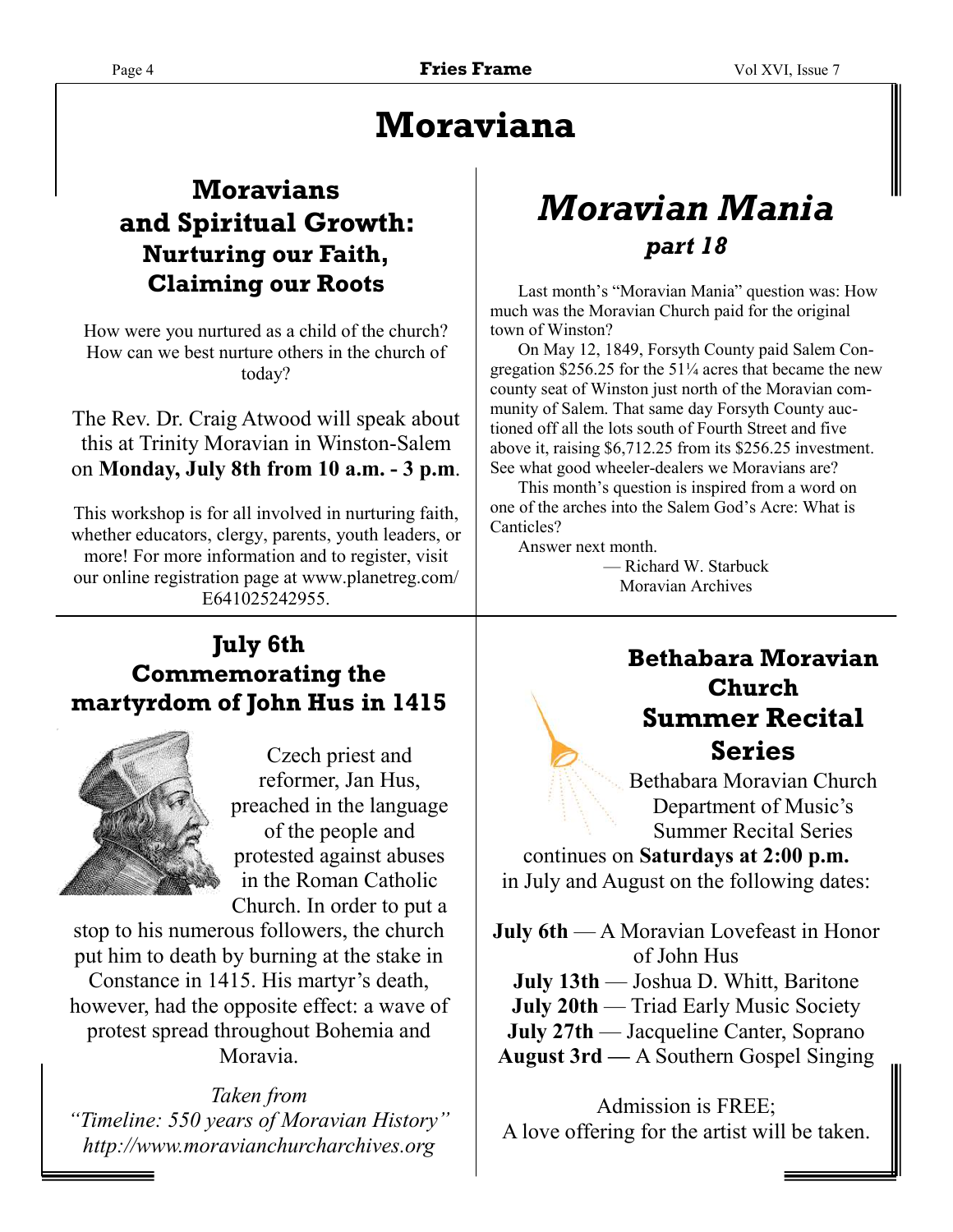| <b>Jesuranne</b> |
|------------------|
|                  |
|                  |
|                  |
| ì                |



| Moravian Church<br><b>Fries Memorial</b> |
|------------------------------------------|
|                                          |
|                                          |

Email: frieschurch@aol.com Email: frieschurch@aol.com Winston-Salem, NC 27104<br>(336) 722-2847 Winston-Salem, NC 27104 251 N Hawthorne Rd www.frieschurch.org 251 N Hawthorne Rd www.frieschurch.org (336) 722-2847

Check us out on Facebook!

Check us out on Facebook!

Cameron Snyder, Band Director **Cameron Snyder**, Band Director Pat Byerly, Financial Secretary **Pat Byerly**, Financial Secretary Director of Music and Organist Director of Music and Organist Rev. Joe Moore, Co-Pastors **Rev. Joe Moore**, Co-Pastors Emeritus<br>**Harmon Carson**, Custodian **Harmon Carson**, Custodian Scott Schumpert, Secretary **Scott Schumpert**, Secretary Catherine Thrift, Organist **Catherine Thrift**, Organist Michael Westmoreland, **Michael Westmoreland**, Rev. Kelly Moore and **Rev. Kelly Moore** and

Bobby Fouts, (RCC Rep)<br>Meredith Green, (Central Trustee) Meredith Green, (Central Trustee) Patti Petree, Treasurer<br>Kathleen Brady, Secretary<br>George Lamb, Vice Chair<br>Bob Sellers Kathleen Brady, Secretary George Lamb, Vice Chair Bobby Fouts, (RCC Rep) Cameron Snyder, Chair Cameron Snyder, Chair Patti Petree, Treasurer **TRUSTEES TRUSTEES** 

Bob Sellers **ELDERS**<br>Rev. Kelly Moore & Rev. Kelly Moore &

Rev. Joe Moore, Co-Chairs Rev. Joe Moore, Co-Chairs Greg Keener, Vice Chair<br>Cindy Lamb, Secretary Greg Keener, Vice Chair Whitney Lamb (Central) Whitney Lamb (Central) Amy Jessup (RCC Rep) Amy Jessup (RCC Rep) Cindy Lamb, Secretary Thornie Worley Thornie Worley Greg Knouse Greg Knouse Julie Snyder Julie Snyder

| Sun                                                          | <b>Mon</b>                      | Tue                                              | Wed                                                  | Thu               | Fri             | <b>Sat</b>                        |
|--------------------------------------------------------------|---------------------------------|--------------------------------------------------|------------------------------------------------------|-------------------|-----------------|-----------------------------------|
|                                                              | $\overline{\phantom{0}}$        | $\mathbf{z}$                                     | 3                                                    | 4th of July!<br>4 | <b>SC</b>       | John Hus<br>Festival<br>$\bullet$ |
|                                                              |                                 |                                                  | <b>Triad Farm</b><br>$2$ Table<br>$5 - 7:00$         | No Choir          |                 |                                   |
| 9:45 SS                                                      | $\infty$                        | $\bullet$                                        | $5 - 7:00$<br>$\overline{10}$                        | $\mathbf{I}$      | $\overline{12}$ | 13                                |
| 11:00 Worship<br>Communion                                   | 7:00 Live Issue<br>Concert!     | 6:30 Joint Board<br>7:00 Trustees<br>7:00 Elders | Tye-Dyeing!<br>Triad Farm<br>$2$ Table<br>$5 - 7:00$ | No Choir          |                 |                                   |
| 11:00 Worship<br>9:45 SS<br>$\overline{1}$                   | 9:00 Chicken<br>Pie Group<br>15 | 16                                               | $\mathbf{1}$                                         | $\overline{18}$   | $\overline{1}$  | $\overline{20}$                   |
|                                                              |                                 |                                                  | Triad Farm<br>$2$ Table<br>$5 - 7:00$                | No Choir          |                 |                                   |
| 9:45 SS<br>$\overline{21}$                                   | $10:00\,\mathrm{B}$ & G<br>22   | 23                                               | $\overline{24}$                                      | 25                | 26              | 27                                |
| 11:00 Worship                                                | Committee                       |                                                  | Triad Farm<br>$2$ Table<br>$5 - 7:00$                | No Choir          |                 |                                   |
| 28                                                           | 29                              | $\overline{\mathbf{30}}$                         | $\overline{\mathbf{5}}$                              |                   |                 |                                   |
| 11:00 Worship<br>Sunday Lunch<br>Noon 4th<br>9:45 SS<br>Club | $July 28-31$                    | 5:45 Dinner and<br>VBS!                          | Triad Farm<br>$2$ Table<br>$5 - 7:00$                |                   |                 |                                   |
|                                                              |                                 | 6:15-8:30 Program                                |                                                      |                   |                 |                                   |

Page 5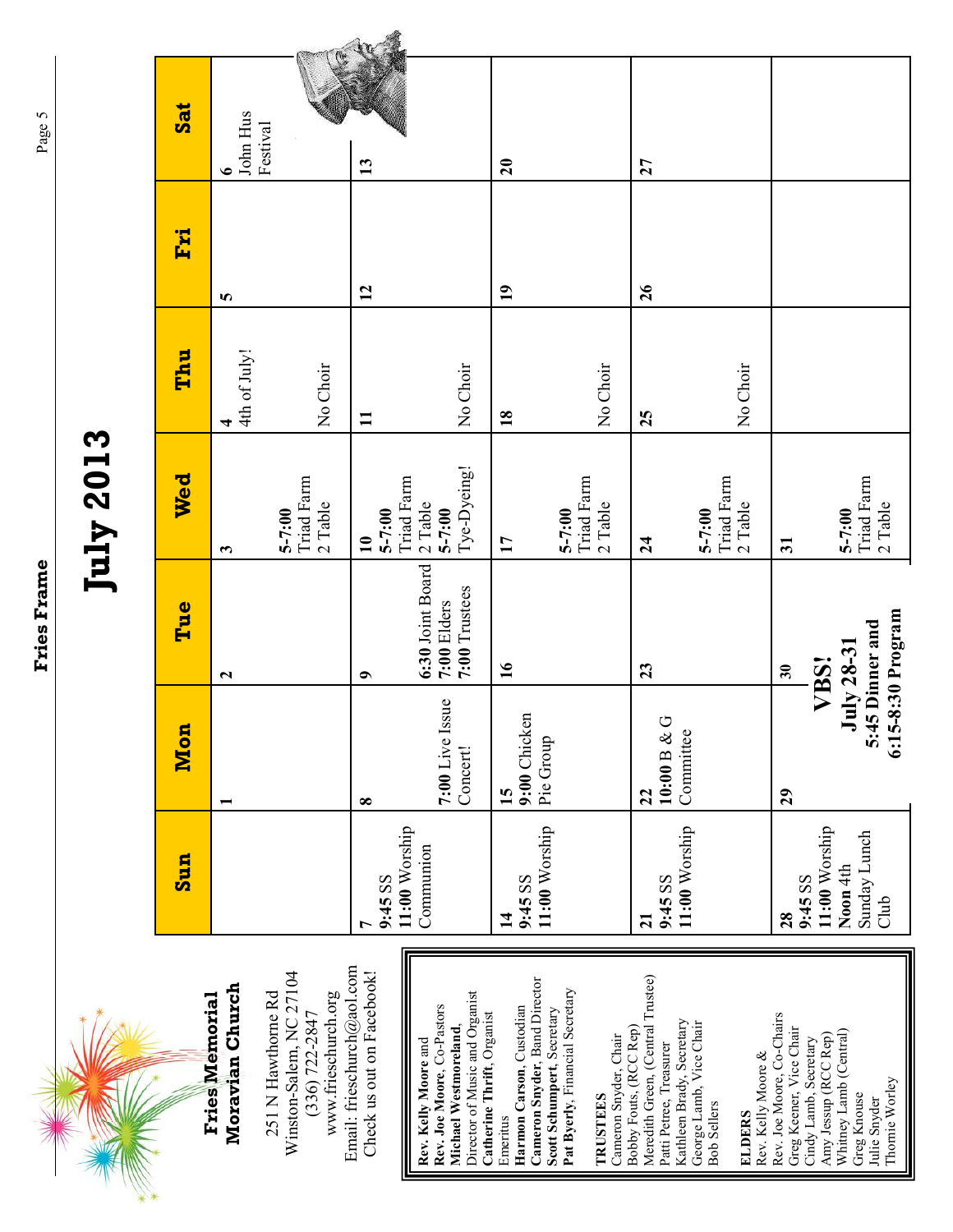| Page 6                                                                                                                                                                                                                                                                     |                                                                                                                      | <b>Fries Frame</b>                                                                                                                                                            | Vol XVI, Issue 7                                                                                                           |                                                                |  |
|----------------------------------------------------------------------------------------------------------------------------------------------------------------------------------------------------------------------------------------------------------------------------|----------------------------------------------------------------------------------------------------------------------|-------------------------------------------------------------------------------------------------------------------------------------------------------------------------------|----------------------------------------------------------------------------------------------------------------------------|----------------------------------------------------------------|--|
|                                                                                                                                                                                                                                                                            |                                                                                                                      | <b>July Volunteers</b>                                                                                                                                                        |                                                                                                                            |                                                                |  |
| <b>Children's Worship</b>                                                                                                                                                                                                                                                  |                                                                                                                      | <b>Sunday School</b>                                                                                                                                                          |                                                                                                                            | <b>Nursery Worship</b>                                         |  |
| $\overline{7}$<br>14<br>21<br>28                                                                                                                                                                                                                                           | No Service<br>No Service<br>No Service<br>Joe or Kelly Moore                                                         | <b>Senior High Teachers</b><br>Rob Lang & Greg Keener<br><b>Middlers Teachers</b><br>Marty Haga & Tommy<br>McNulty<br><b>Primary Teachers</b><br>George Lamb & Jennifer Davis | Whitney/Mark Lamb<br>& Youth<br>14 Margaret Couch & Youth<br>21 Kate/John Lamb<br>& Graham Lamb<br>28 Molly Keener & Youth |                                                                |  |
| <b>Trustee Schedule</b>                                                                                                                                                                                                                                                    |                                                                                                                      | <b>Elder for July</b>                                                                                                                                                         | <b>Scripture Readers</b>                                                                                                   |                                                                |  |
| 7<br>14 Bob Sellers<br><b>Brady</b>                                                                                                                                                                                                                                        | Cameron Snyder<br>& Bobby Fouts<br>& Meredith Green<br>21 Bobby Fouts & Patti Petree<br>28 Meredith Green & Kathleen | <b>Greg Knouse</b>                                                                                                                                                            | $\overline{7}$<br>14<br>21<br>28                                                                                           | Brian Faulkner<br>Margaret Couch<br>Margie Lamb<br>George Lamb |  |
| <b>Ushers</b>                                                                                                                                                                                                                                                              |                                                                                                                      |                                                                                                                                                                               | <b>Greeters</b>                                                                                                            |                                                                |  |
| $\overline{7}$<br>Dave Pozien, Kate Lamb, John Lamb,<br>$&$ Amy Jessup<br>Cameron Snyder Michael Brady, Molly Keener,<br>14<br>& Margie Lamb<br>21<br>Ben Lamb, Justin Lang, Graham Lamb,<br>& Jacob Lamb<br>28<br>John Petree, Greg Keener, Warren Davis,<br>& Marty Haga |                                                                                                                      | 7<br>14<br>21<br>28                                                                                                                                                           | Janice Sykes<br><b>Greg Knouse</b><br>John Petree<br>Pete Crater                                                           |                                                                |  |
|                                                                                                                                                                                                                                                                            |                                                                                                                      |                                                                                                                                                                               |                                                                                                                            |                                                                |  |

### **July Birthdays**

- **1** *Marty Haga 16 Vickie Haga 22 Kelly Moore*
- 
- **6** *Justin Lang* **18** *Elizabeth Larson* **28**<br>**7** *Rex Keener* **19** *George Hamilton* **29**
- 
- *15 Mrs. Clark Larson 21 Phoenix Bailey*
- 
- 
- 
- -
- 
- **4** *Claire Weber 18 Molly Keener 24 Whitney Lamb*
	-
	- **7** *Rex Keener 19 George Hamilton 29 Meredith Jessup*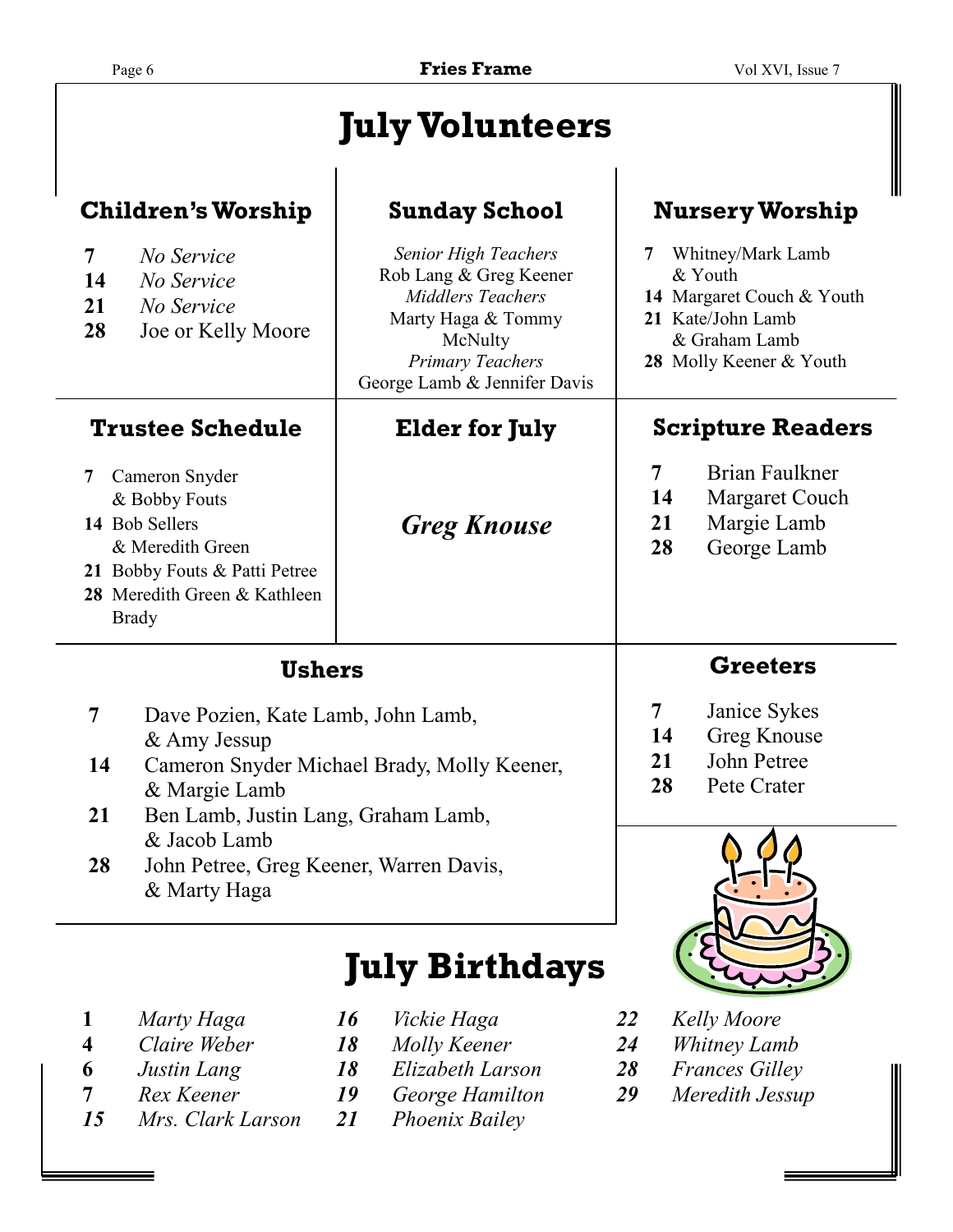# **<sup>F</sup>RIES <sup>M</sup>EMORIAL <sup>M</sup>ORAVIAN <sup>C</sup>HURCH <sup>P</sup>RESENTS LIVE ISSUE • JULY <sup>8</sup>TH • <sup>7</sup> PM**



**<sup>F</sup>ROM <sup>I</sup>RELAND TO THE <sup>G</sup>RAND <sup>O</sup>LE <sup>O</sup>PRY,LIVE <sup>I</sup>SSUE HAS PERFORMED ALL OVER THE UK AND THE US."NEW <sup>C</sup>HRISTIAN <sup>M</sup>USIC"NAMED <sup>L</sup>IVE <sup>I</sup>SSUE"ARTIST OF THE YEAR" FOR FOUR CONSECUTIVE YEARS IN THE <sup>C</sup>OUNTRY <sup>G</sup>OSPEL <sup>C</sup>ATEGORY.DON'<sup>T</sup> <sup>M</sup>ISS THIS <sup>G</sup>OSPEL MESSAGE THROUGH MUSIC!**

**<sup>M</sup>ONDAY • JULY <sup>8</sup>TH • <sup>7</sup> PM <sup>F</sup>RIES <sup>M</sup>EMORIAL <sup>M</sup>ORAVIAN CHURCH**

**<sup>251</sup> <sup>H</sup>AWTHORNE <sup>R</sup><sup>D</sup> <sup>N</sup><sup>W</sup> (NEXT TO <sup>R</sup>EYNOLDS <sup>H</sup>IGH <sup>S</sup>CHOOL) <sup>W</sup>INSTON-SALEM, NC <sup>27104</sup>**

### **<sup>F</sup>OR MORE INFORMATION VISIT FRIESCHURCH.ORG**

**LISTEN TO SAMPLES OF THE BAND AT WWW.LIVEISSUEMUSIC.COM**

$$
\begin{array}{c}\n \begin{array}{c}\n \text{A} \\
\text{C} \\
\text{A} \\
\text{D} \\
\text{A} \\
\end{array}\n \end{array}
$$